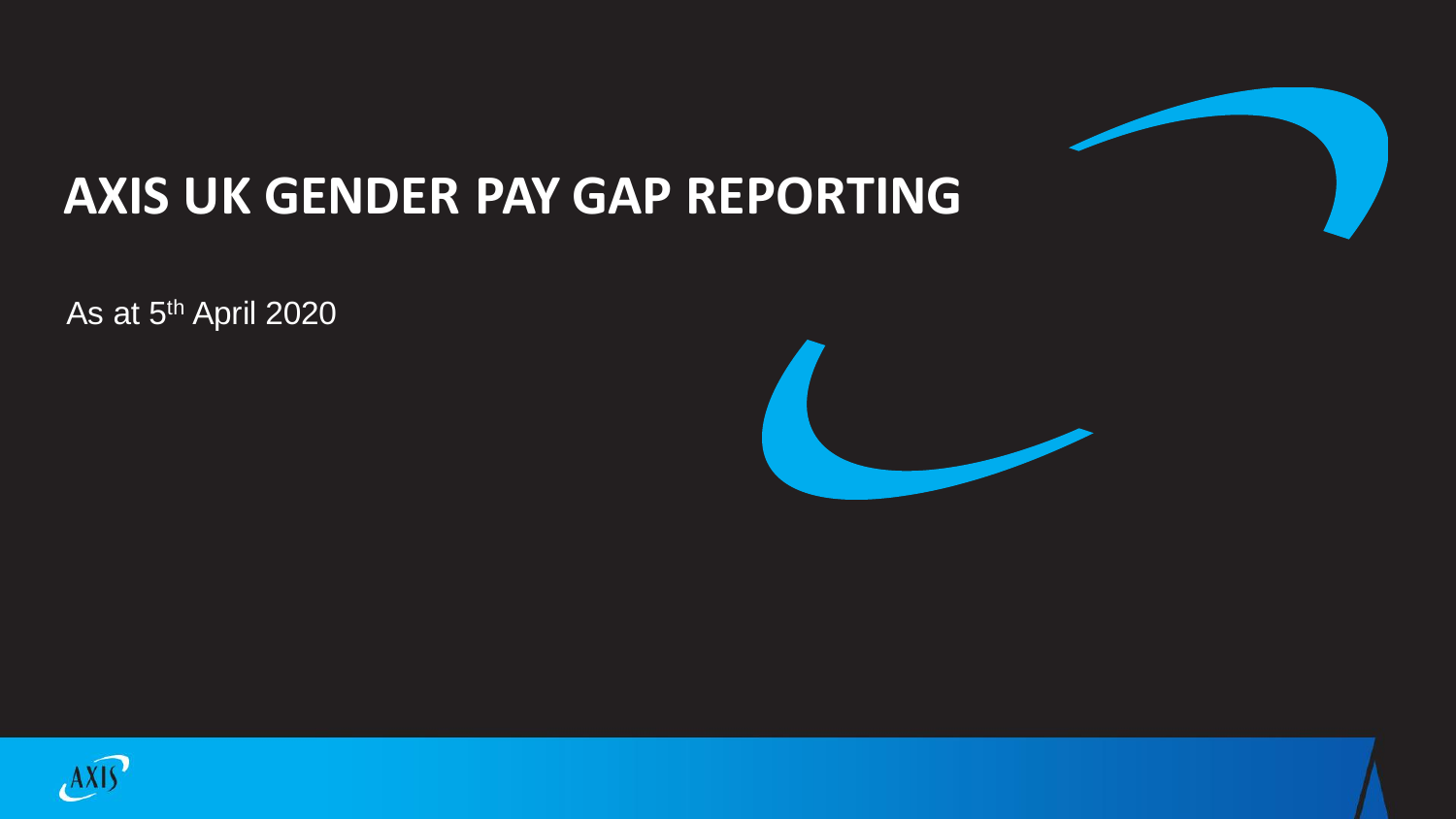## **Introduction**



As a result of expansion in the UK in recent years, AXIS Speciality Europe SE is now required to publish the gap in gender pay in line with government regulations which came into force in 2018. Our AXIS UK Services Ltd entity is no longer in scope of the regulations, however we have chosen to continue to disclose our gender pay gap for this entity along with a combined analysis for both UK entities in order to show an overall view of our gender pay gap across our UK population.

Our analysis shows that we have a gender pay gap. The gap is not a measure of pay equity in that it does not compare employees delivering like for like work. The gap measures the difference in pay between all males and females, regardless of role. The higher representation of male employees in our most senior positions (and therefore highest paid) in the UK is the biggest driver behind our gender pay gap.

Whilst our gap has reduced year over year, we believe the gap is still too broad and we will continue to make every effort to improve gender representation across the organisation, just as we aim to embrace all of our diverse backgrounds in order to deliver on our company's aspiration to be bold, take risks, think big, and deliver value to our clients and communities.

We know that in order to reduce our gap we need to attract and retain more women in leadership positions, and we have action plans in place which we believe will help us achieve this over time.

*"AXIS has demonstrated its commitment to diversity and inclusion for all colleagues through the introduction of the D&I Council, which I am privileged to serve as Co-Chair. The company is committed to ensuring that all colleagues are valued and supported in their career and that we continue to make strides in enhancing our current diversity to better reflect society as a whole."* 

*- Claire Holland, Co-Chair Diversity & Inclusion Council.*

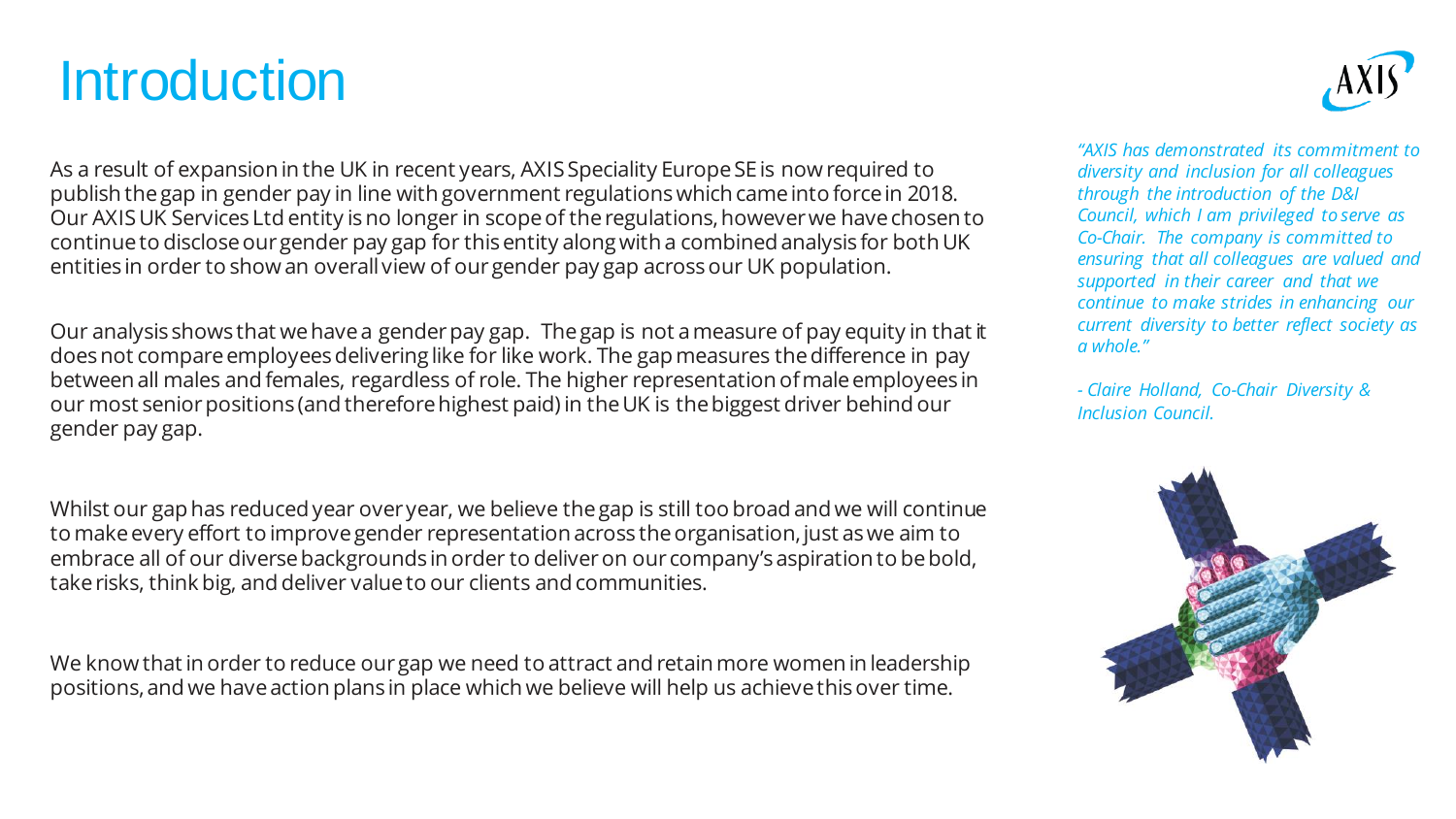# Fostering Inclusion





### Employee Engagement

We provide forums where our employees can share their thoughts, ideas and recommendations. This includes the formation of a global D&I Council composed of staff volunteers.



### Awareness and Development

We have introduced education programs for teams across all levels. This has included mandatory global unconscious bias training for AXIS colleagues throughout our offices across the globe.



Compensation Planning We conduct annual pay equity reviews



### Succession Planning

We introduced a business-aligned strategy for increasing the number of women and ethnic minorities in executivelevel positions.

### Recruitment and Mobility

We prioritise having diverse interview slates, as well as identifying career mobility opportunities for existing staff where possible.

### Community Support and Advocacy

We are leveraging our industry position to help advocate on [D&I issues. This includes supporting initiatives such as](https://diveinfestival.com/) Dive In, the United Nations program [Girl Up,](https://www.girlup.org/) and local efforts in the communities where we do business.



### Tools and Measurement

We have invested in human capital management (HCM) tools to establish, report and track benchmark metrics progress.

### Inclusive Culture

We have evaluated and updated policies and benefits that contribute to a more inclusive work environment that includes enhancing our parental leave and remote work policies.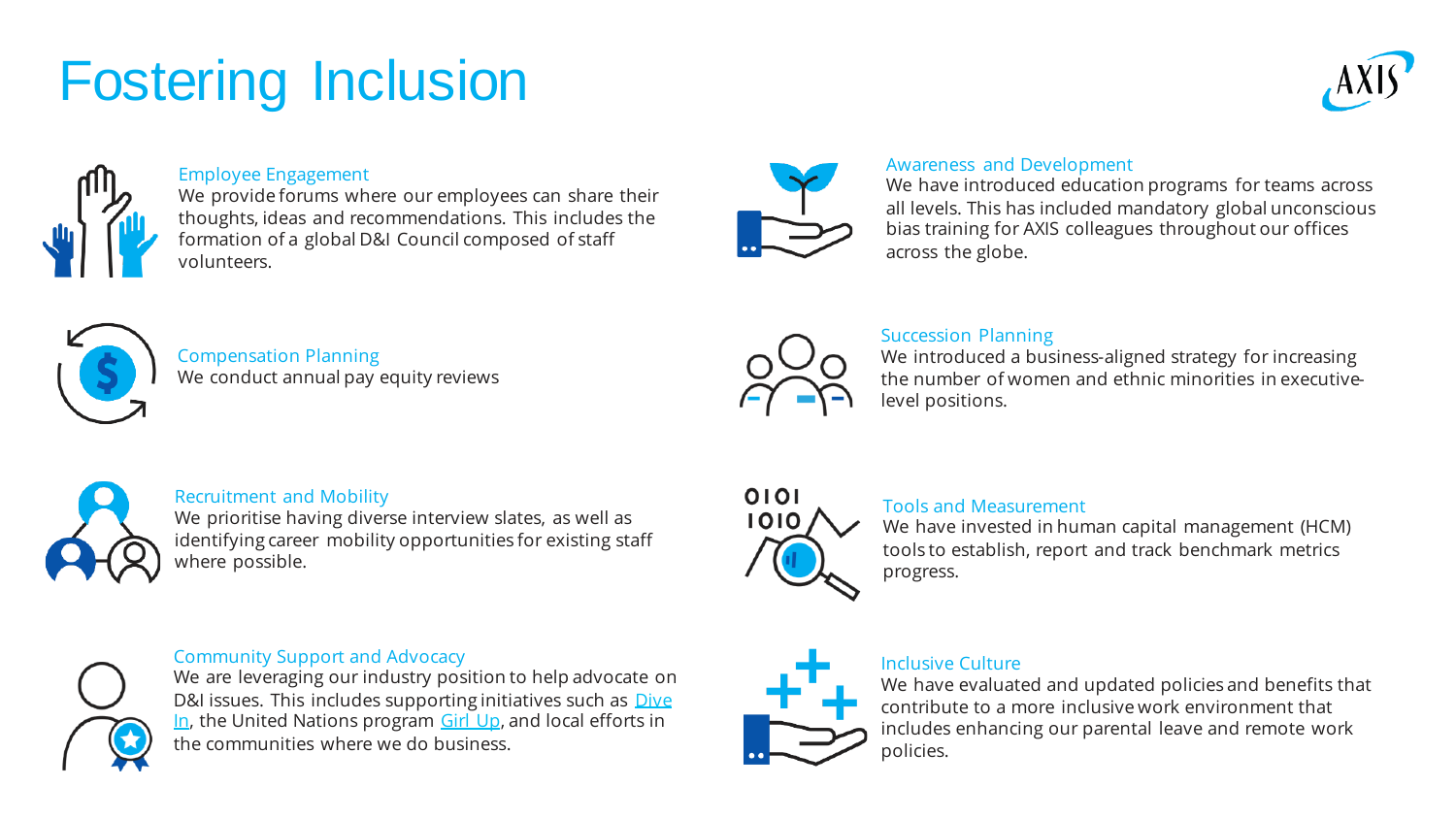## Our 2021 Action Plan

Each year we review our global plan to ensure our actions are targeted and continue to make a difference. Our 2021 action plan is shown below:

**Continue internal education and awareness**

- Council/Advocates will sponsor one internal global forum annually.
- The Council will recommend topic(s) and provide discussion guides for select senior leaders to hold small group structured conversations on a D&I subject
- Mandatory Unconscious Bias training for all new hires

#### **Expand diverse recruitment and hiring practices**

- Forge targeted relationships with select diverse educational institutions and organisations to develop candidate pipelines.
- Evaluate and implement apprenticeship programs in global locations to provide additional sources of diverse talent development.
- Create committee with large diverse networks to identify targeted candidates for recruitment of select senior leadership roles.

#### **Institute initiatives to support diverse employees in their career journeys**

- Provide hiring leaders with training in unbiased selection that includes a focus on internal mobility.
- Establish informal mentoring forums and networking opportunities for employees.
- Launch Employee Resource Groups (ERGs) to foster learning, mentoring, coaching and development opportunities.

### **Identify and report out on DEI goals, metrics and statistics**

- Prepare plan and educate employees on the value and need for gathering employee demographics.
- Conduct anonymous surveys in countries outside the US to track and report demographic breakdown by ethnicity.
- Report annually on global gender representation and U.S. ethnicity with the goal of year over year progress.

#### **Share our views & engage in D&I initiatives within the industry and others**

- Launch dedicated D&I Marketing & Communications (M&C) subcommittee to partner with AXIS M&C team on D&I
- Participate in one external industry D&I initiative across several global AXIS locations– e.g., Dive In. Council/Advocate members will select smaller scale events in their localities
- Continue to identify ways to drive discussions with business partners who share our values
- Continue to participate in media interviews, bylines and panels on D&I topics

*In January 2021, we announced that AXIS has been listed in Bloomberg's Gender-Equality Index (GEI). Participation – and inclusion – in the GEI reflects AXIS' commitment to D&I and gender equality transparency, and holding ourselves accountable for results.*

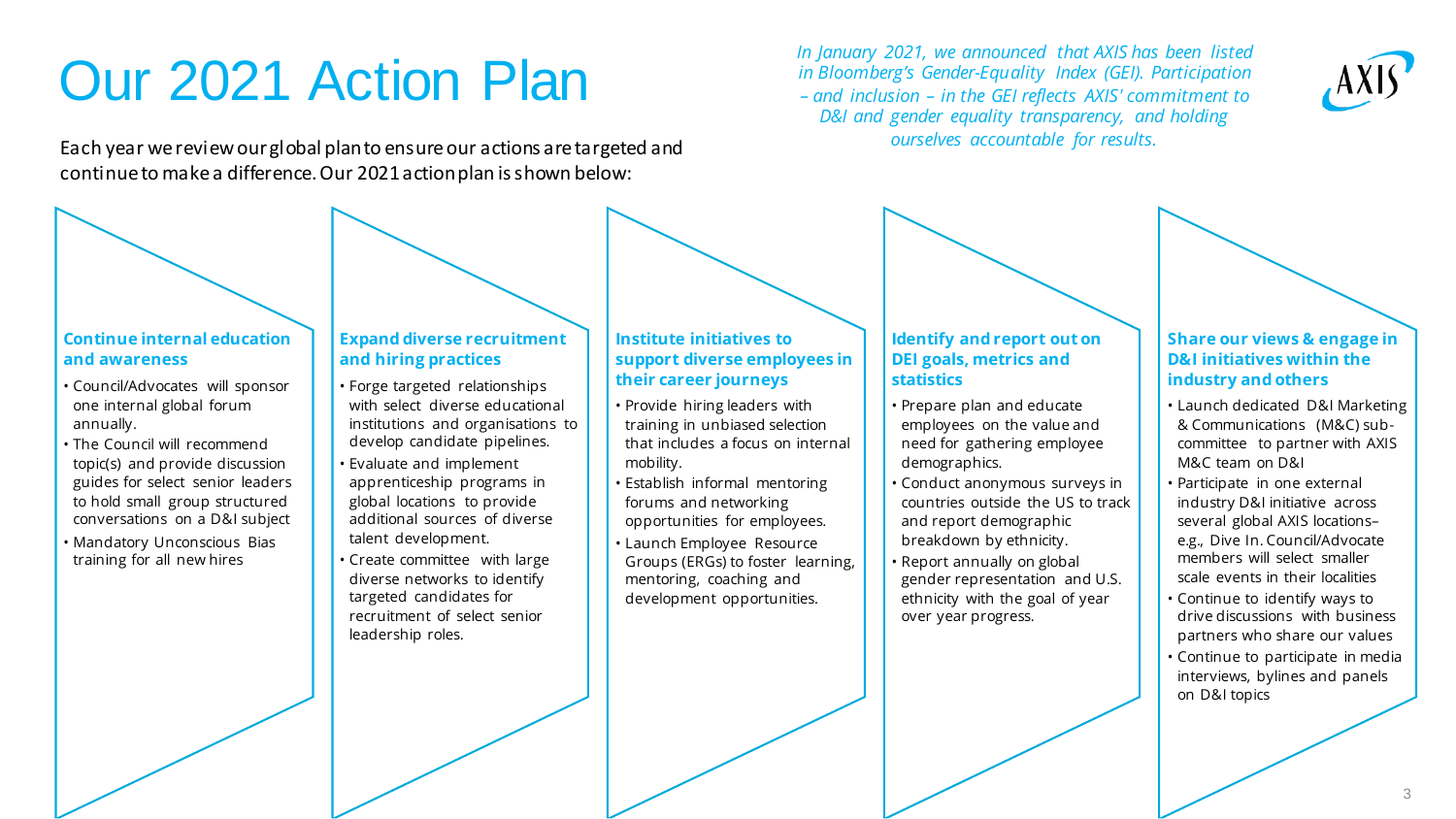## Our Numbers – AXIS UK

**AXIS UK (Combined Entity View)**

### **Gap in Hourly Pay** (as at 5th April 2020)

**Mean** *The mean gender pay gap is the difference in average hourly rates of pay that male and female employees receive. This gives an overall indication of the gender pay gap by taking all hourly rates of pay and dividing by the total number of people in scope.*

**Median** *The median gender pay gap shows the difference in the midpoints of the ranges of hourly rates of pay for men and women by ordering individual rates of pay from lowest to highest and comparing the middle value.*

### **Gap in Bonus Pay** (6 April 2019 to 5 April 2020)

- *The mean gender bonus gap is the difference in average bonus pay that male and female employees receive.* **Mean**
- *The median gender bonus gap shows the difference in midpoints of the ranges of bonus pay received by men and women.* **Median**

### **Proportion of Males and Females receiving bonus pay**

*This is the percentage of men and women who received bonus pay in the 12 months leading up to the snapshot of 5 April 2020*

### **Proportion of Males and Females by pay quartile**

*This is the count of male and female employees in four quartile pay bands (dividing workforce into four equal parts)* **Upple middle quartile Lower middle quartile Lower quartile** 

**Upper quartile**